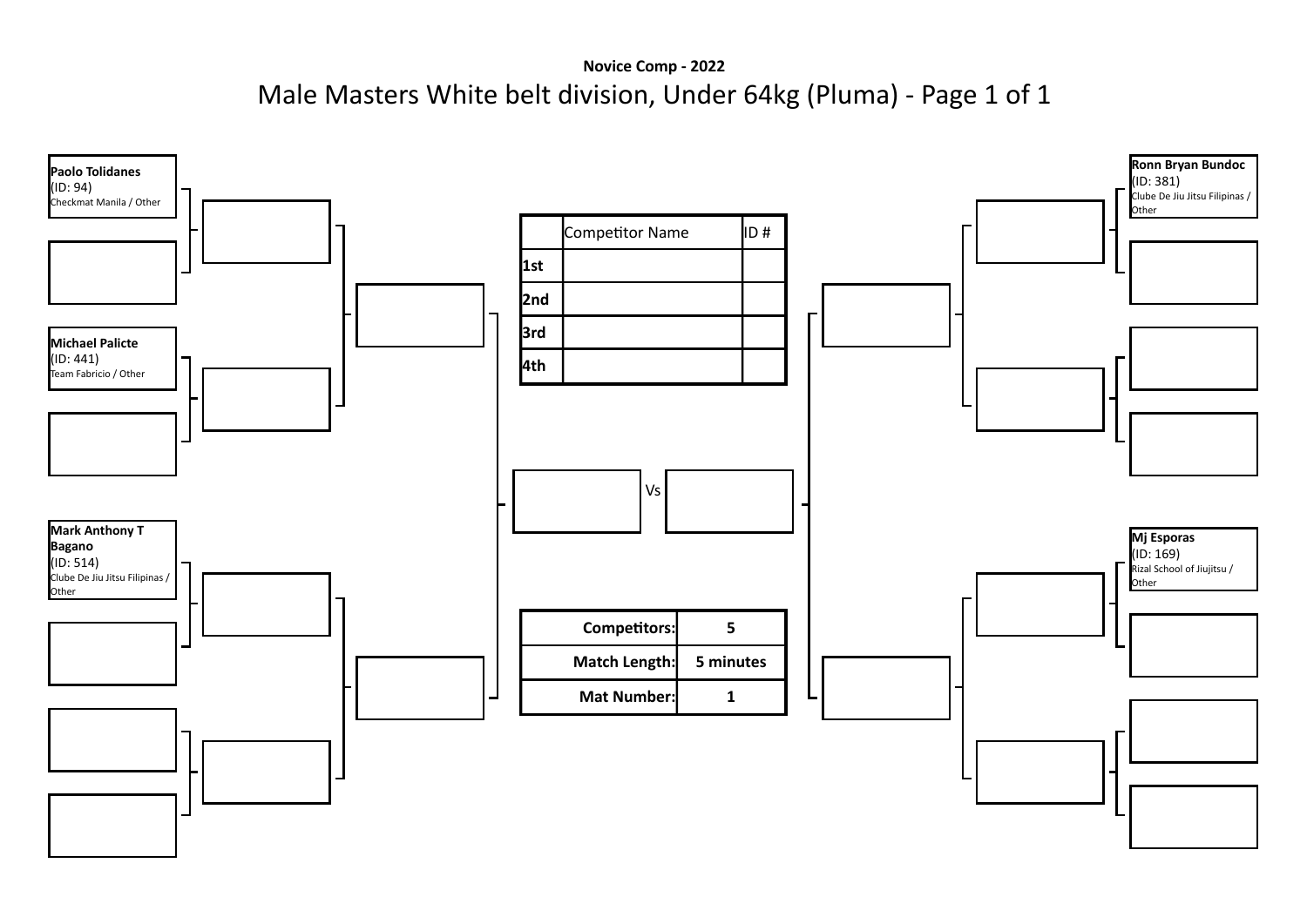**Novice Comp - 2022** Male Masters White belt division, Under 70kg (Pena) - Page 1 of 1

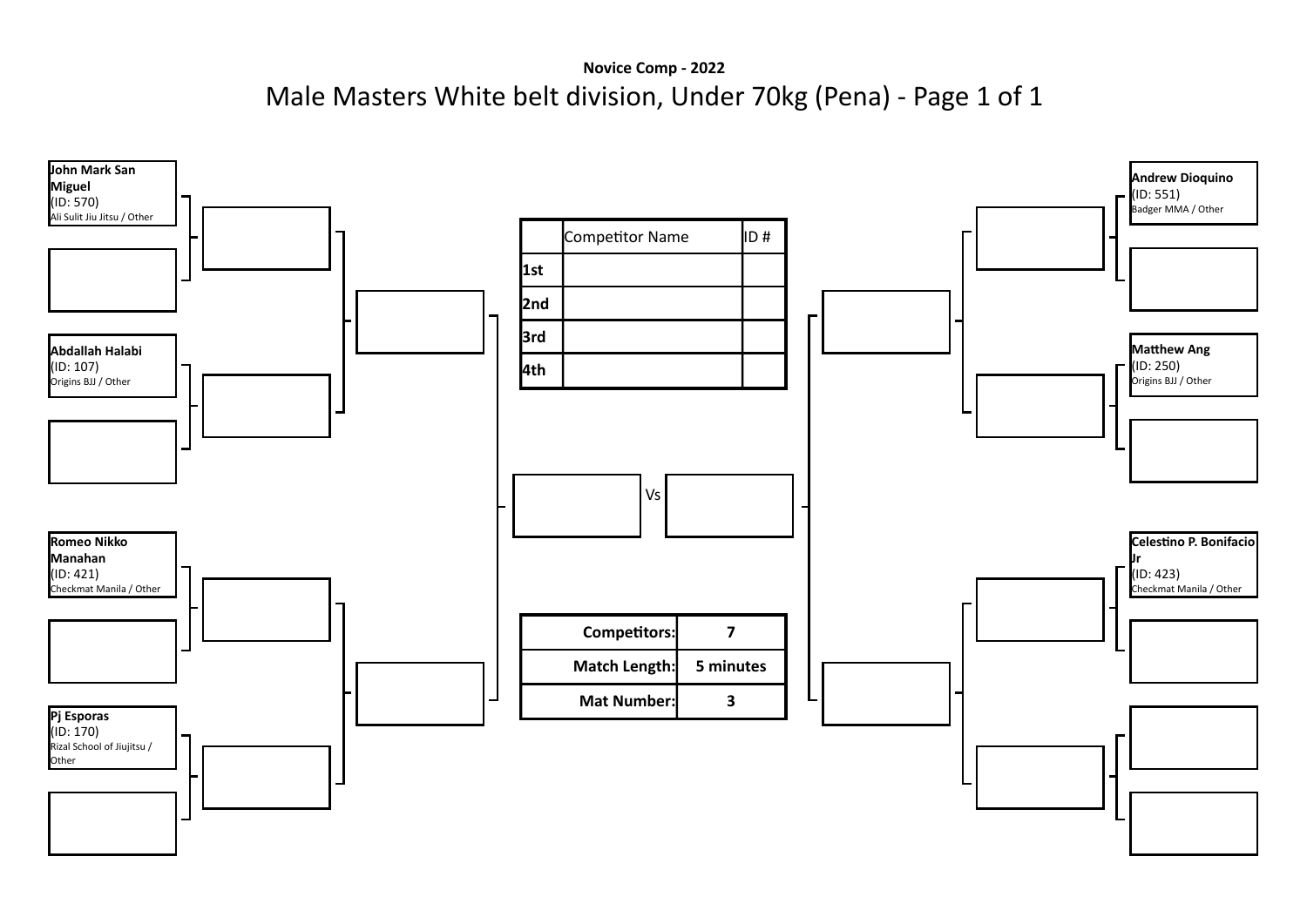**Novice Comp - 2022** Male Masters White belt division, Under 76kg (Leve) - Page 1 of 1

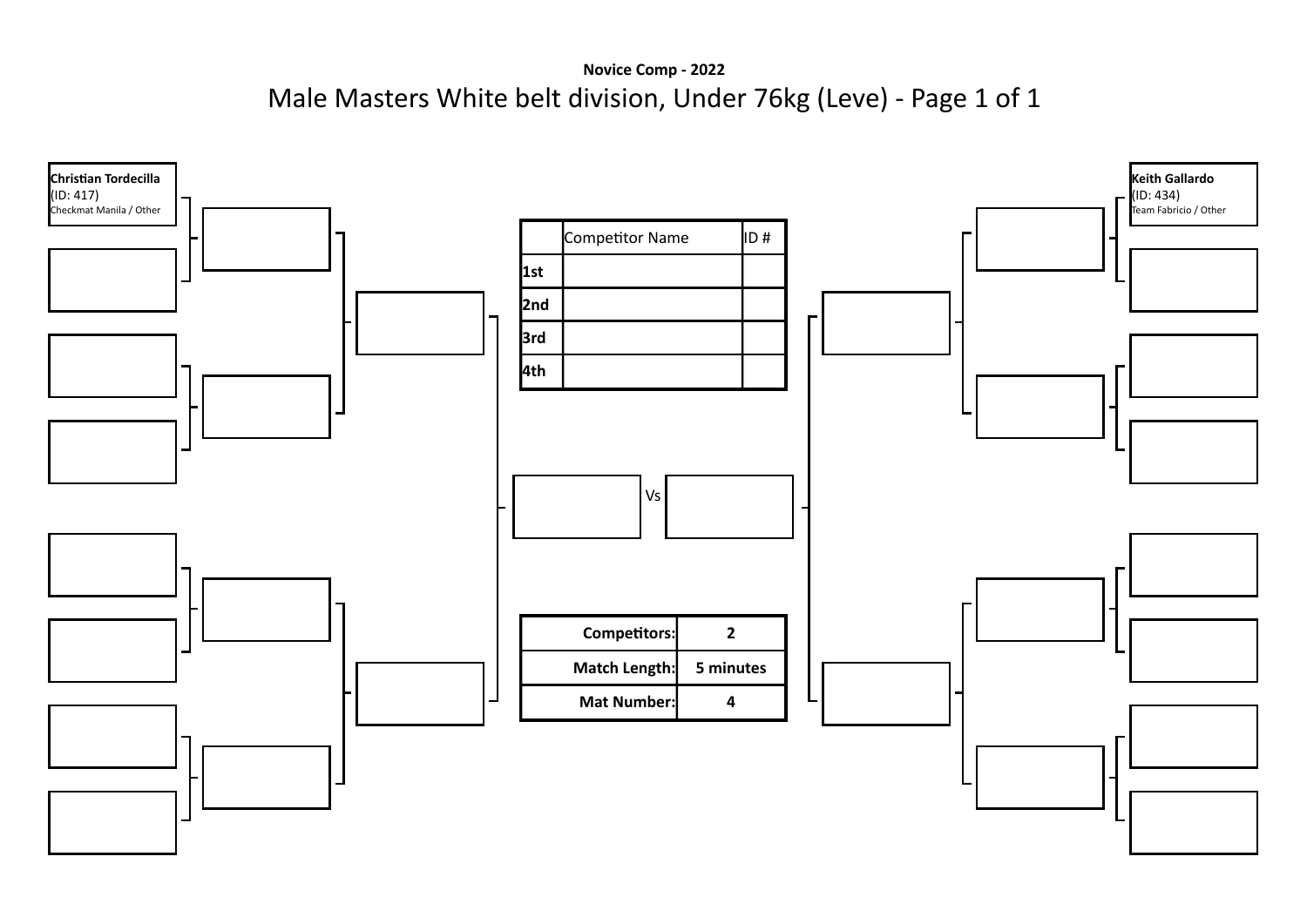**Novice Comp - 2022** Male Masters White belt division, Under 82.3kg (Medio) - Page 1 of 1

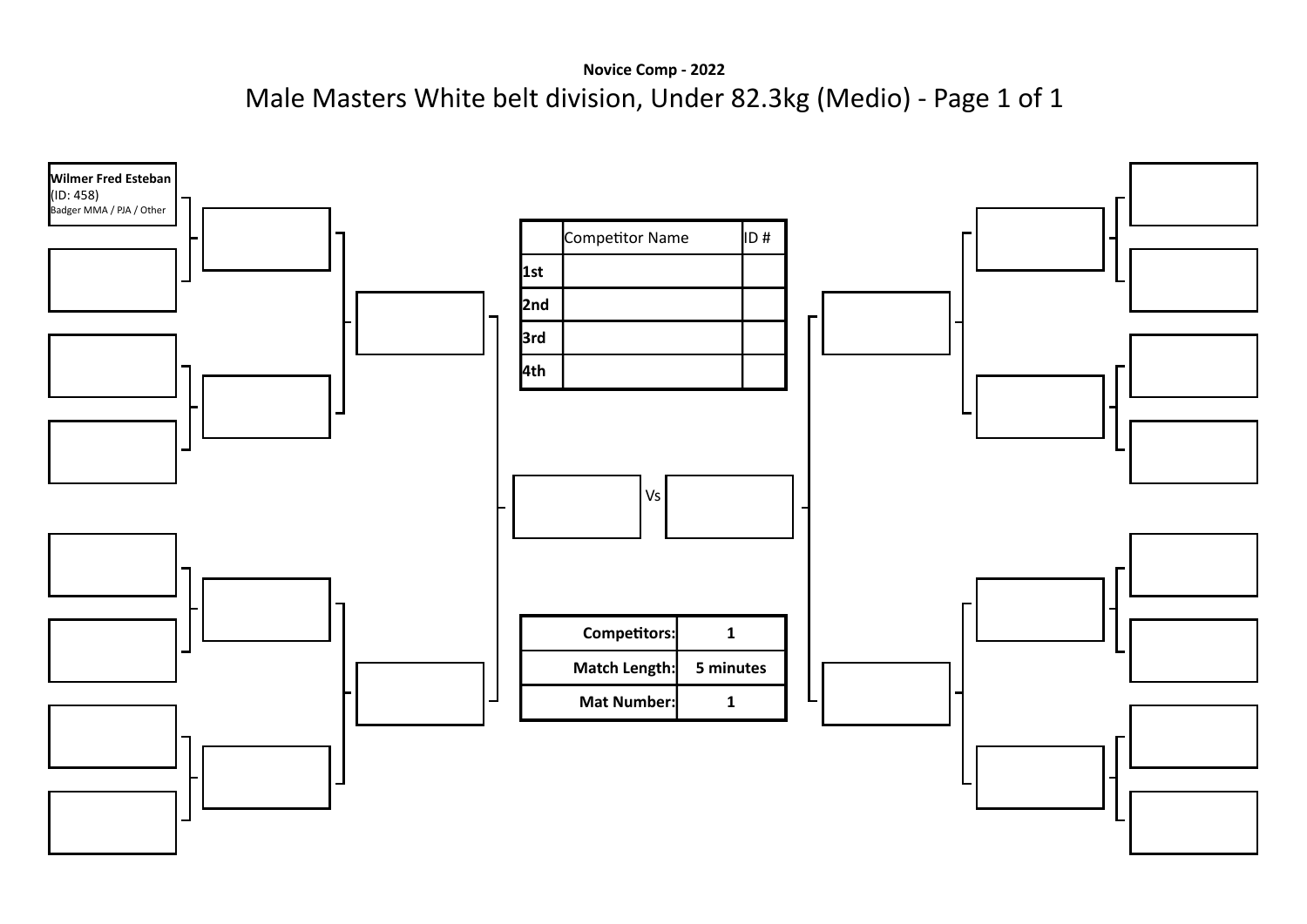**Novice Comp - 2022** Male Masters White belt division, Under 88.3kg (Meio Pesado) - Page 1 of 1

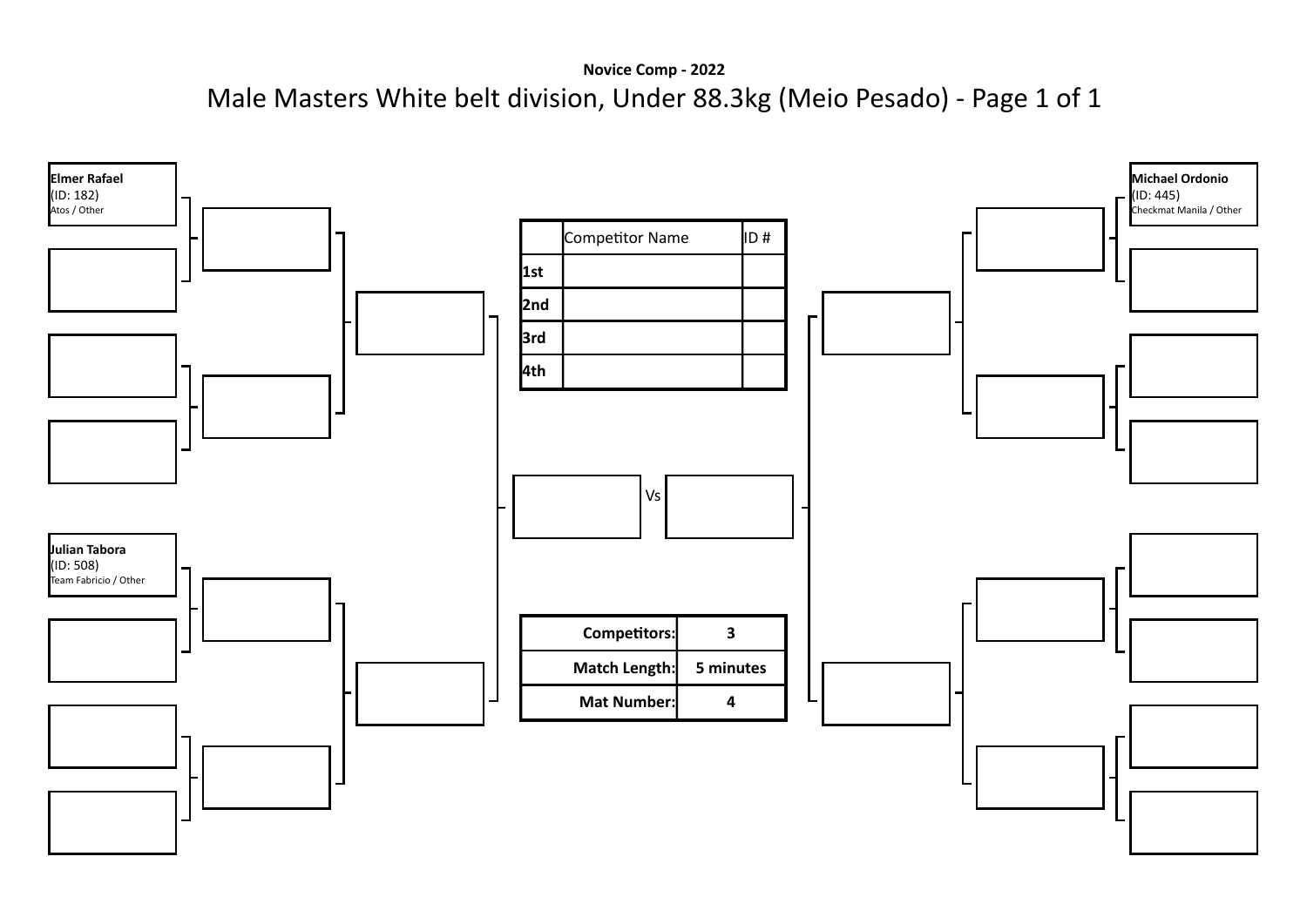**Novice Comp - 2022** Male Masters 2 White belt division, Under 64kg (Pluma) - Page 1 of 1

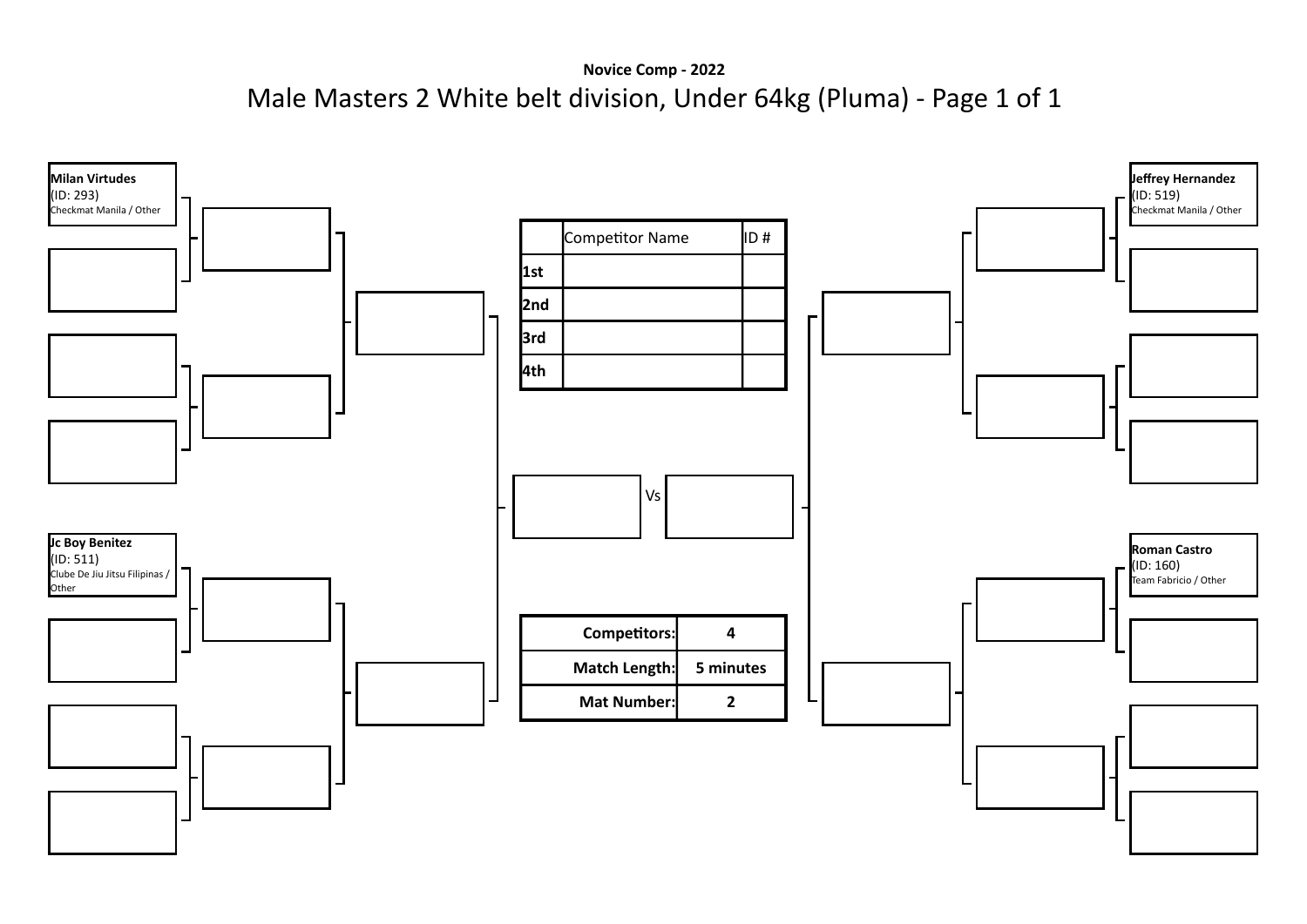**Novice Comp - 2022** Male Masters 2 White belt division, Under 70kg (Pena) - Page 1 of 1

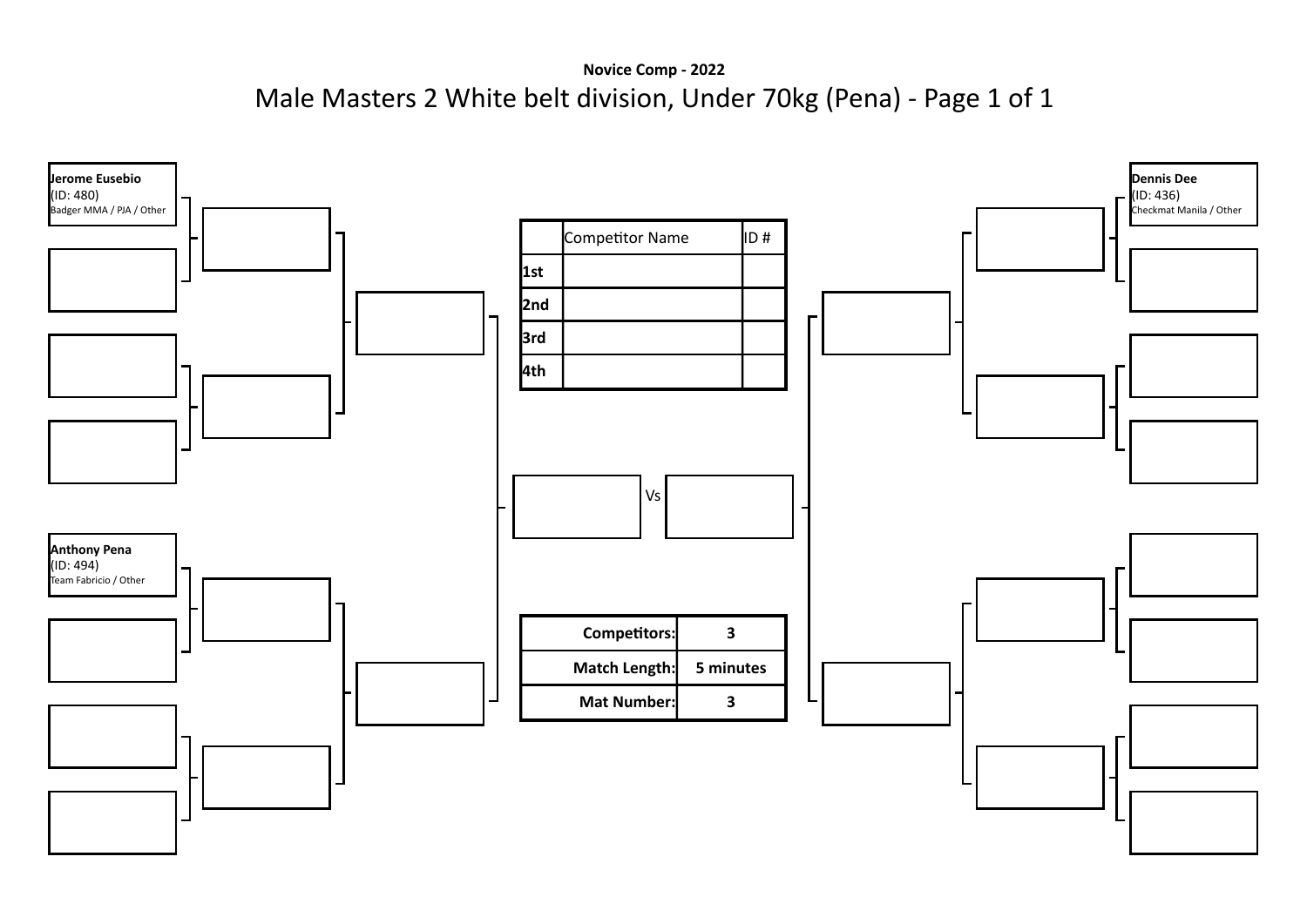**Novice Comp - 2022** Male Masters 2 White belt division, Under 76kg (Leve) - Page 1 of 1

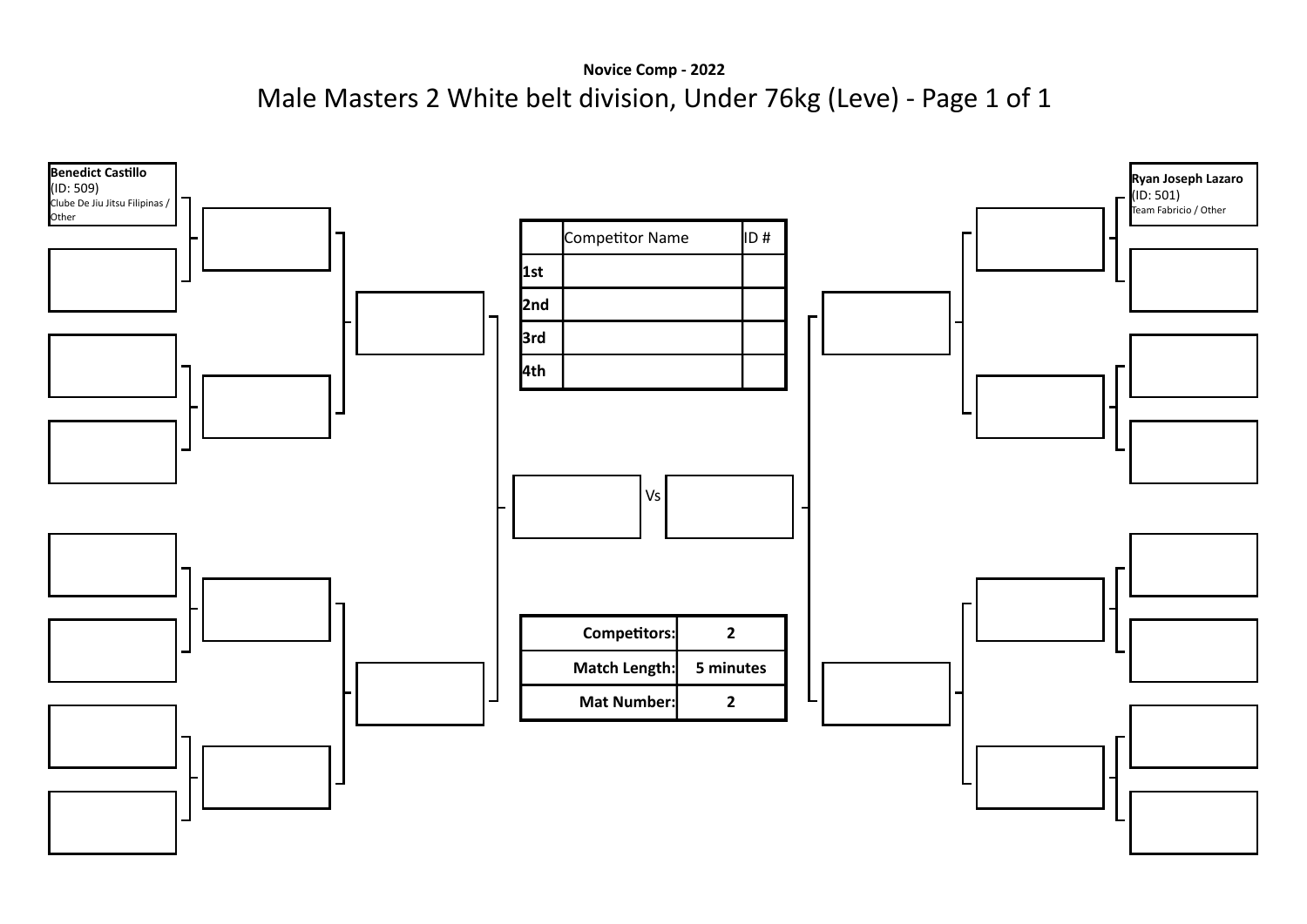**Novice Comp - 2022** Male Masters 2 White belt division, Under 82.3kg (Medio) - Page 1 of 1

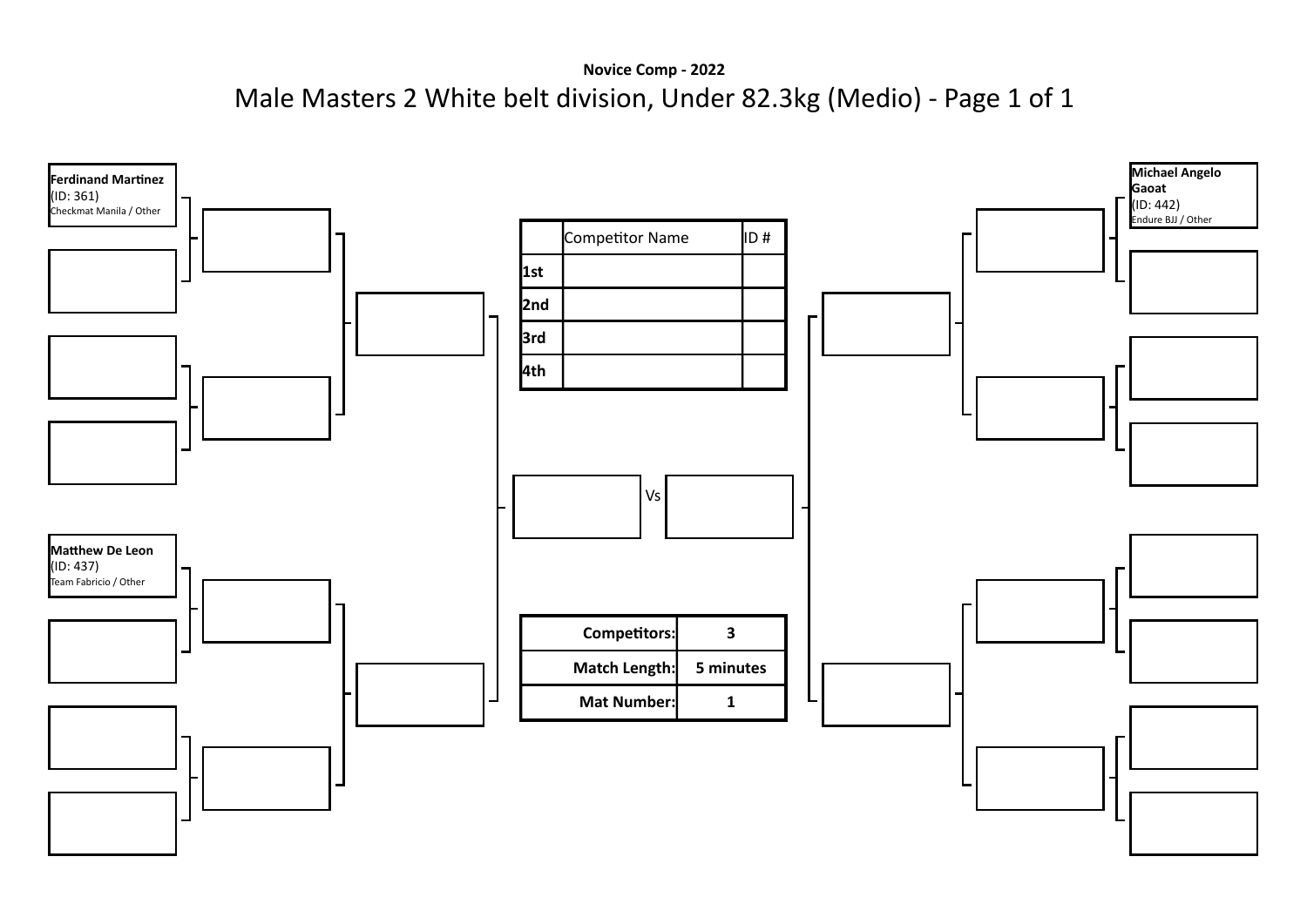**Novice Comp - 2022** Male Masters 2 White belt division, Over 94.3kg (Super Pesado) - Page 1 of 1

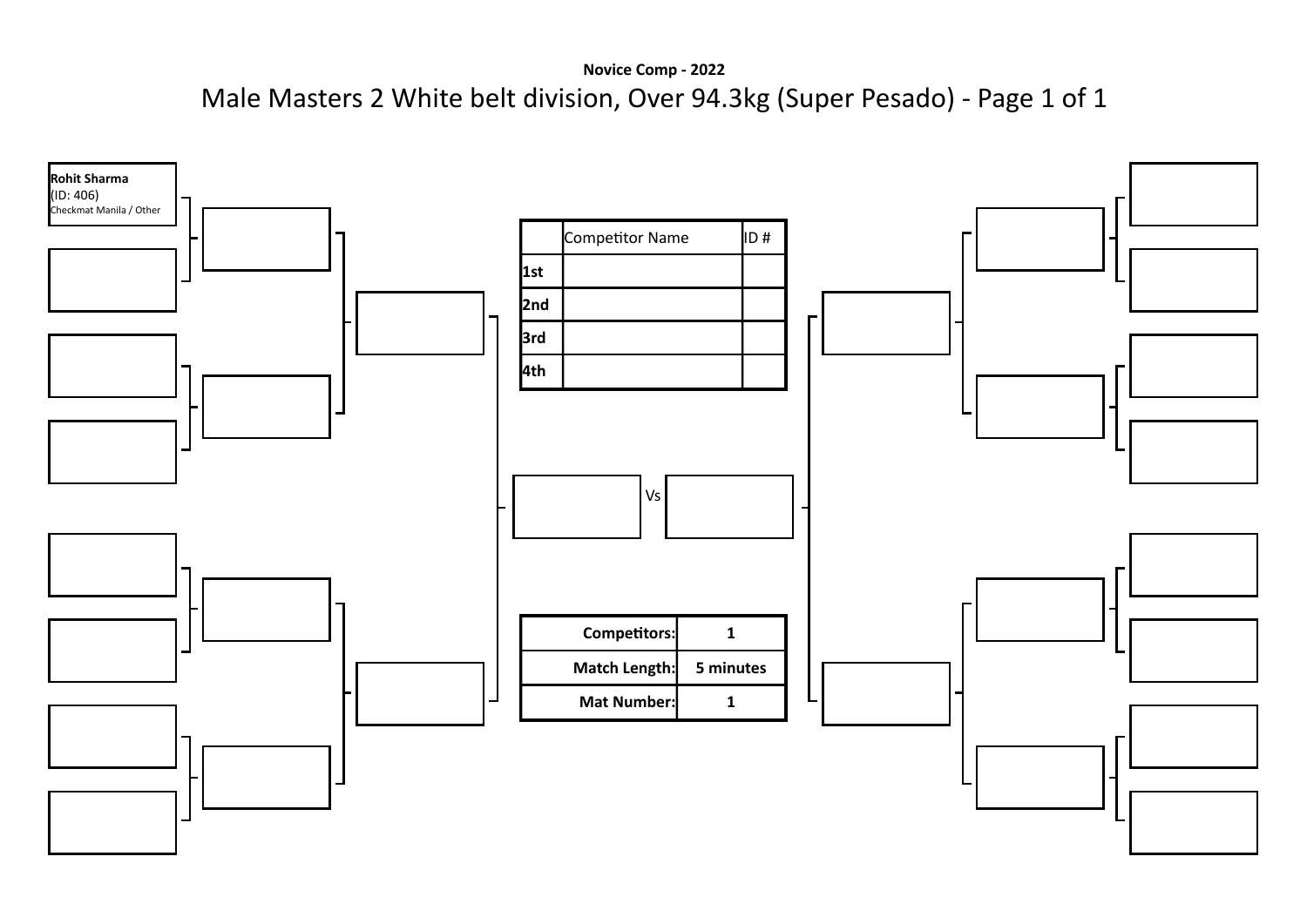**Novice Comp - 2022** Female Adults White belt division, Under 49.5kg (Galo) - Page 1 of 1

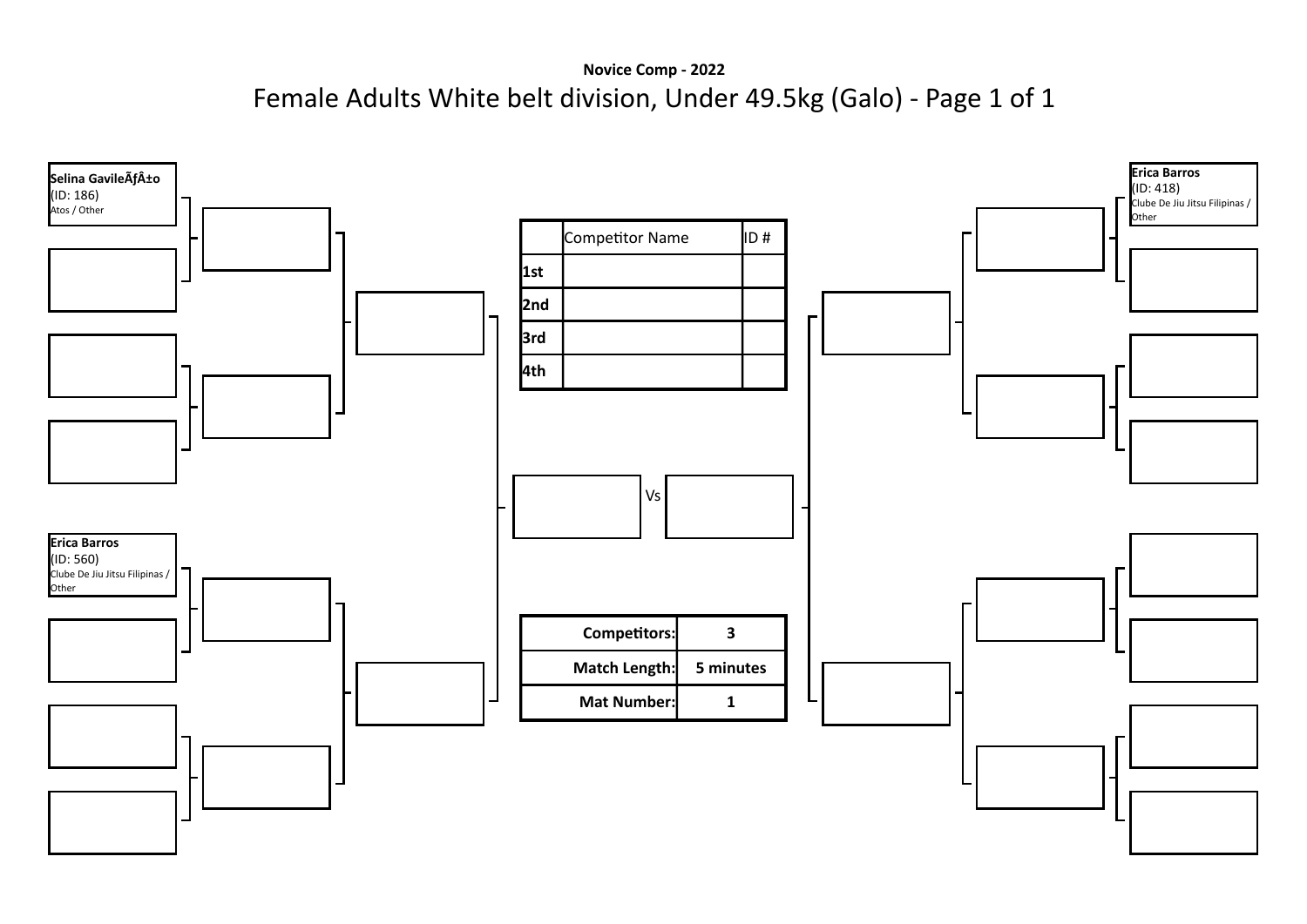**Novice Comp - 2022** Female Adults White belt division, Under 53.5kg (Pluma) - Page 1 of 1

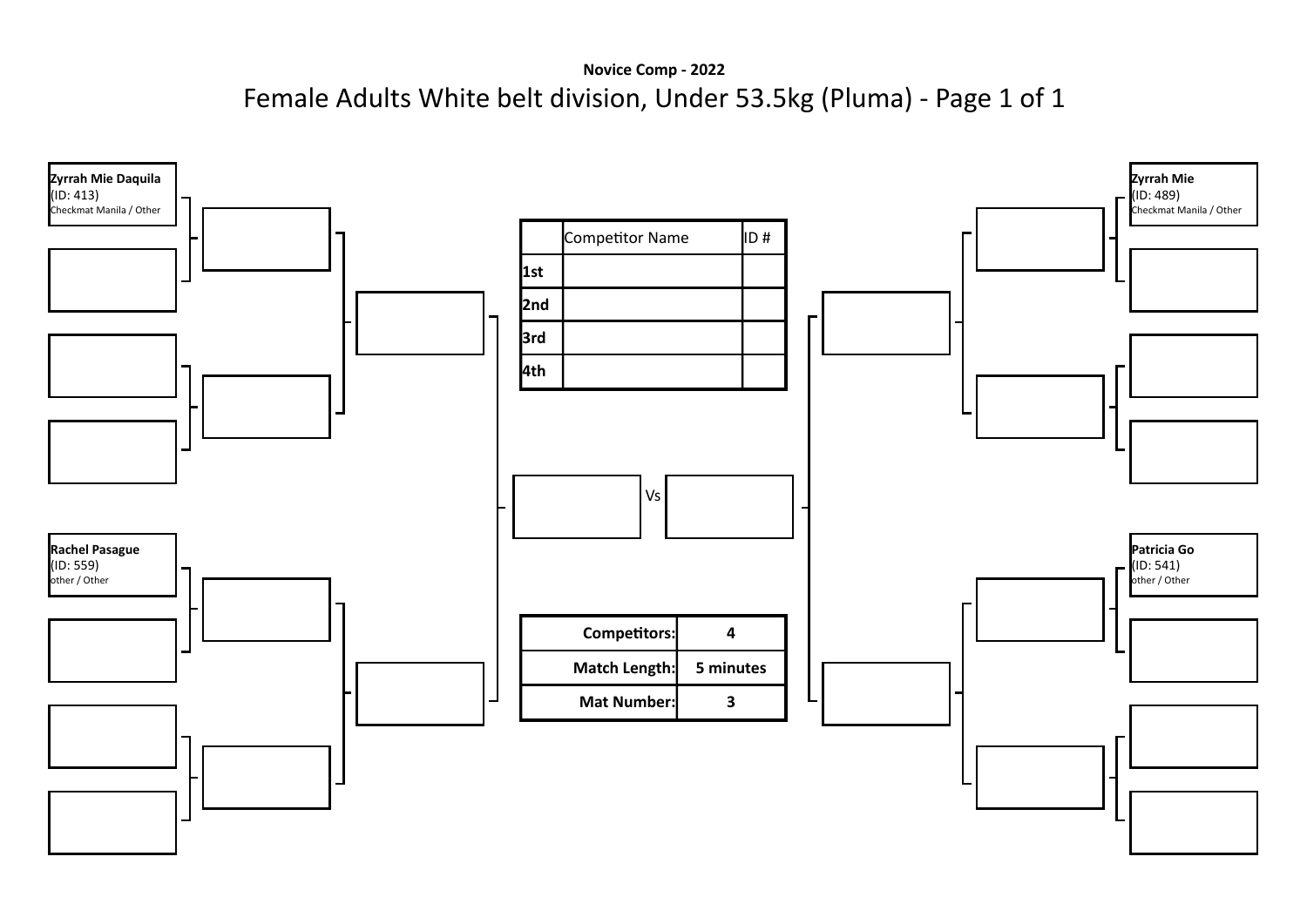**Novice Comp - 2022** Female Adults White belt division, Under 58.5kg (Pena) - Page 1 of 1

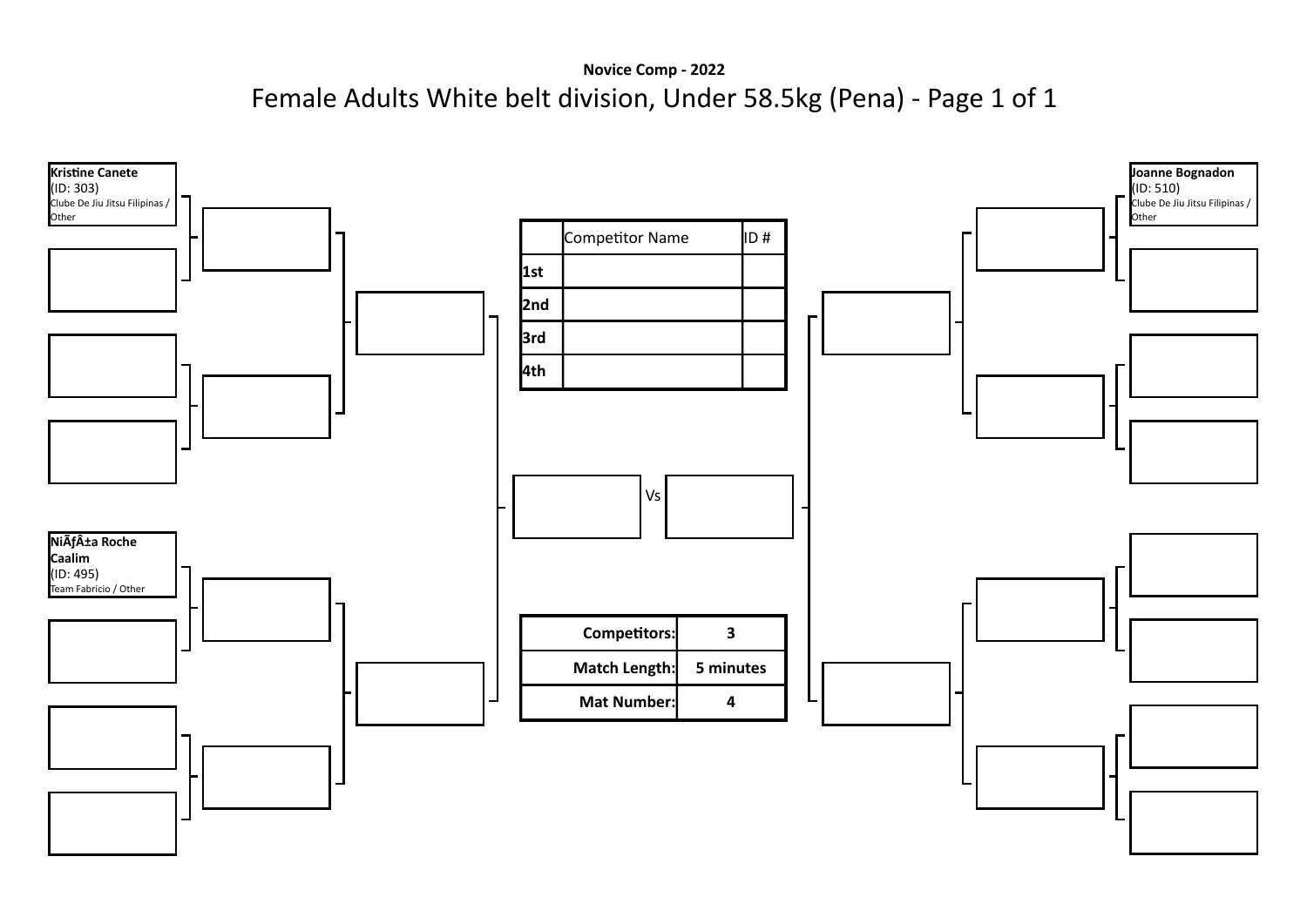**Novice Comp - 2022** Female Adults White belt division, Under 64kg (Leve) - Page 1 of 1

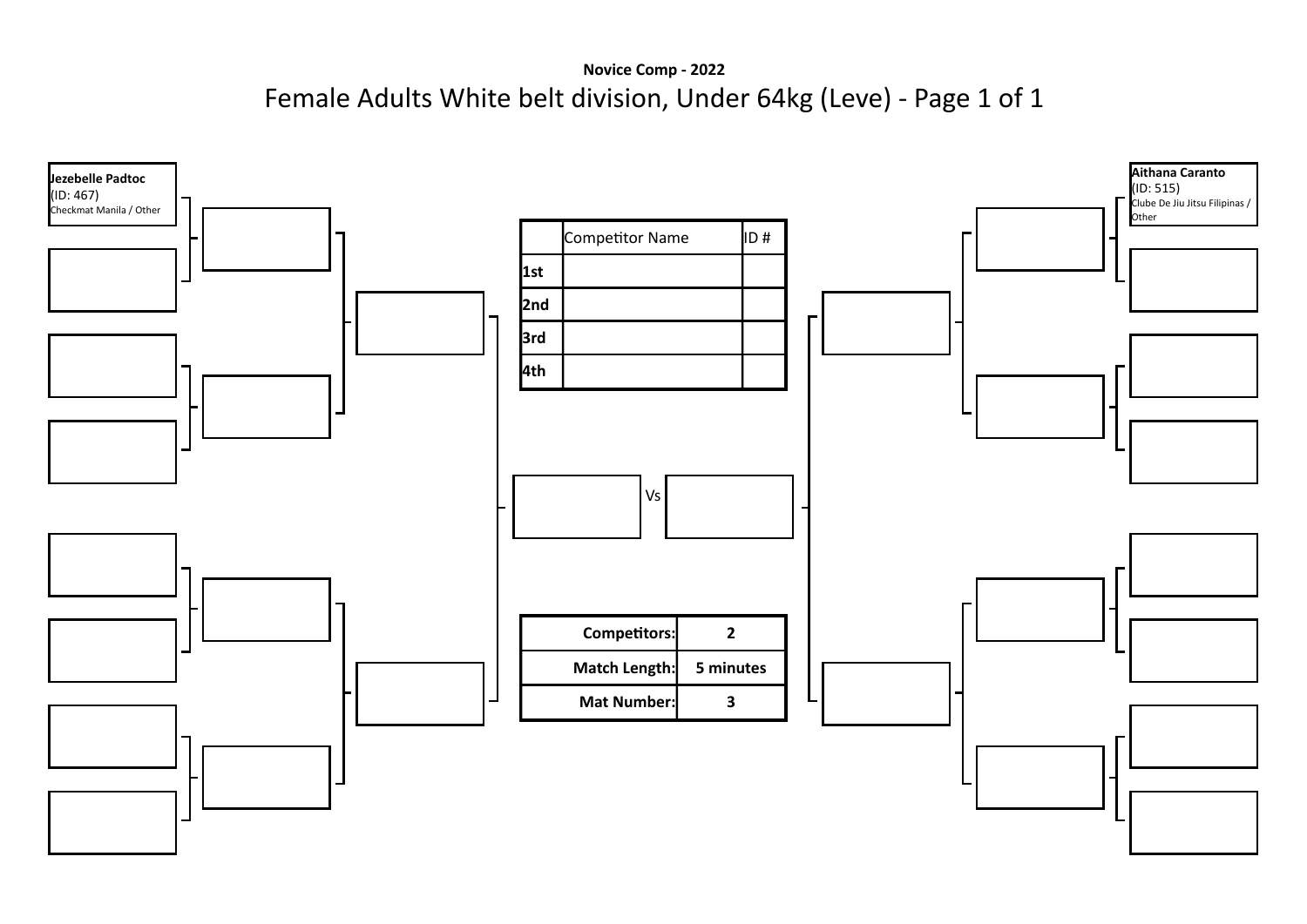**Novice Comp - 2022** Female Adults White belt division, Over 64kg (Medio) - Page 1 of 1

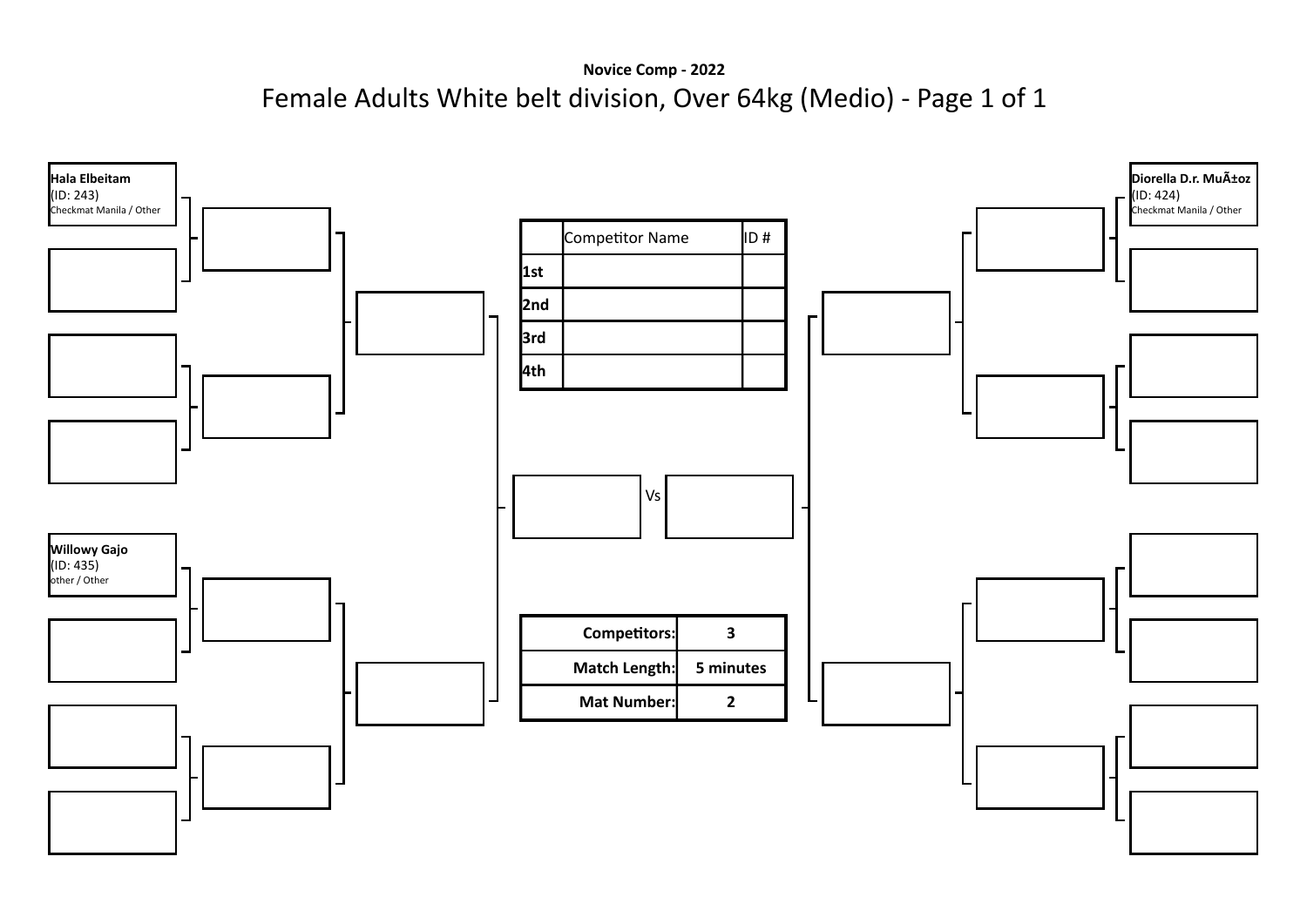**Novice Comp - 2022** Male Adults White belt division, Under 57.5kg (Galo) - Page 1 of 1

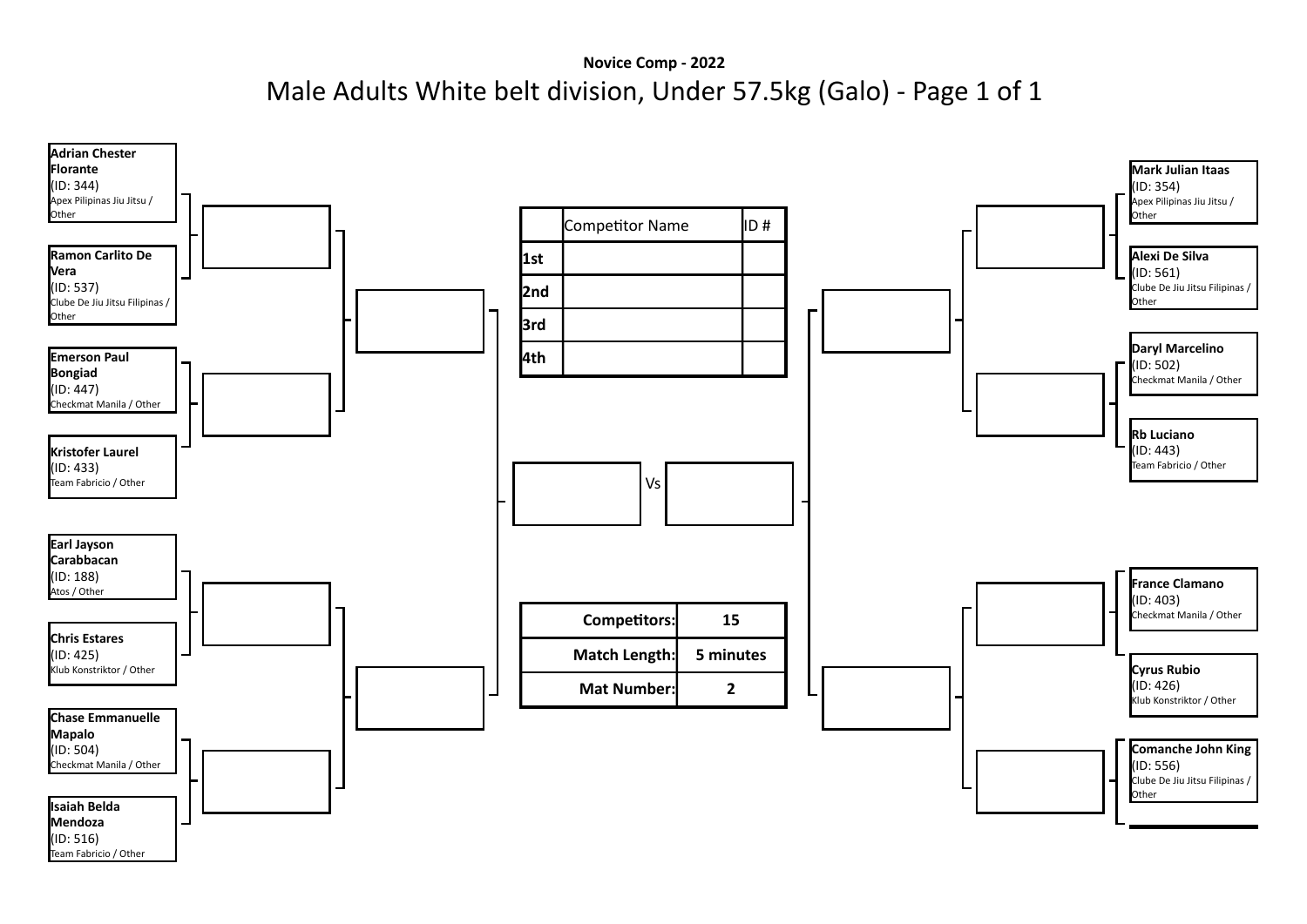**Novice Comp - 2022** Male Adults White belt division, Under 64kg (Pluma) - Page 1 of 1

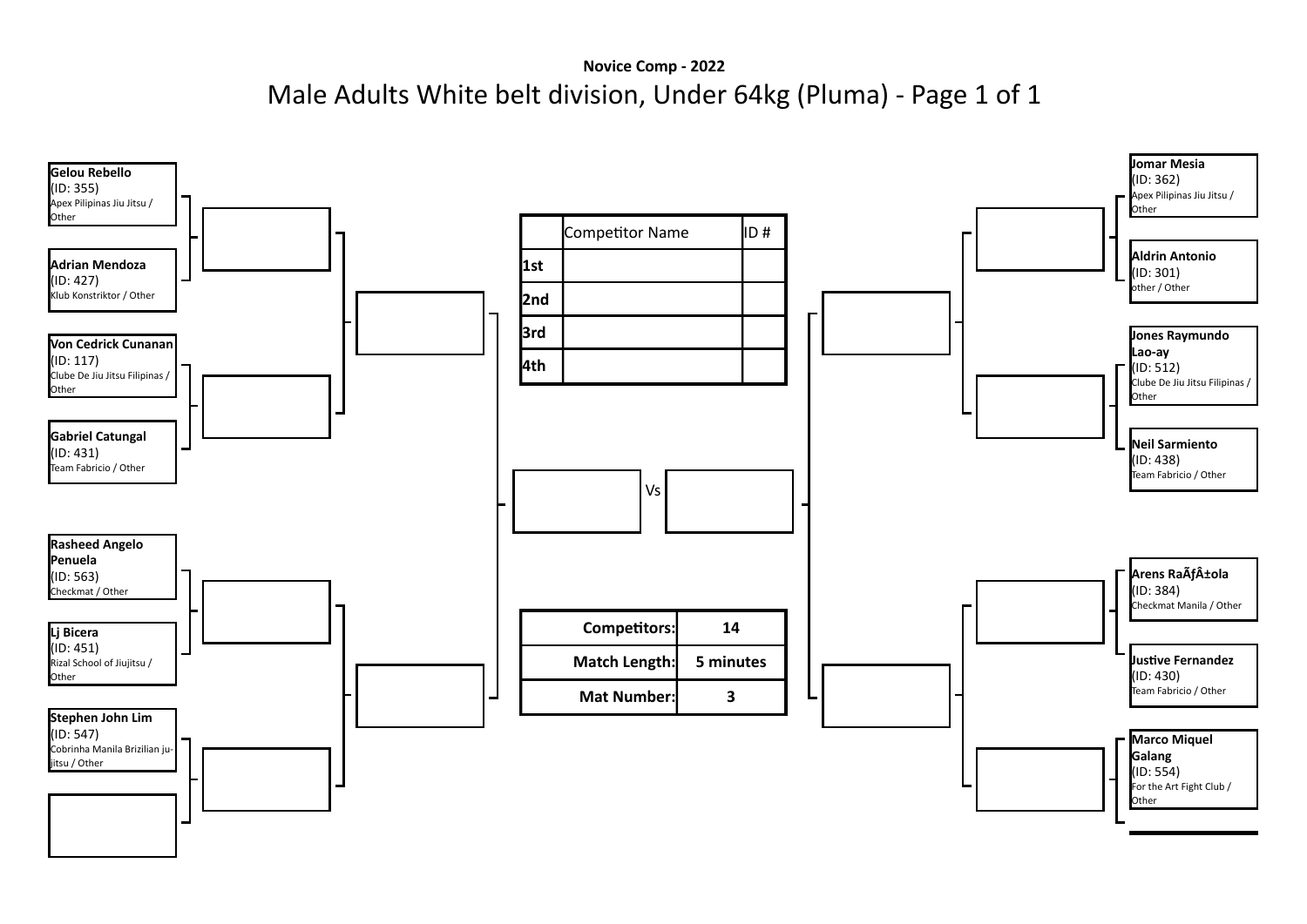**Novice Comp - 2022** Male Adults White belt division, Under 70kg (Pena) - Page 1 of 1

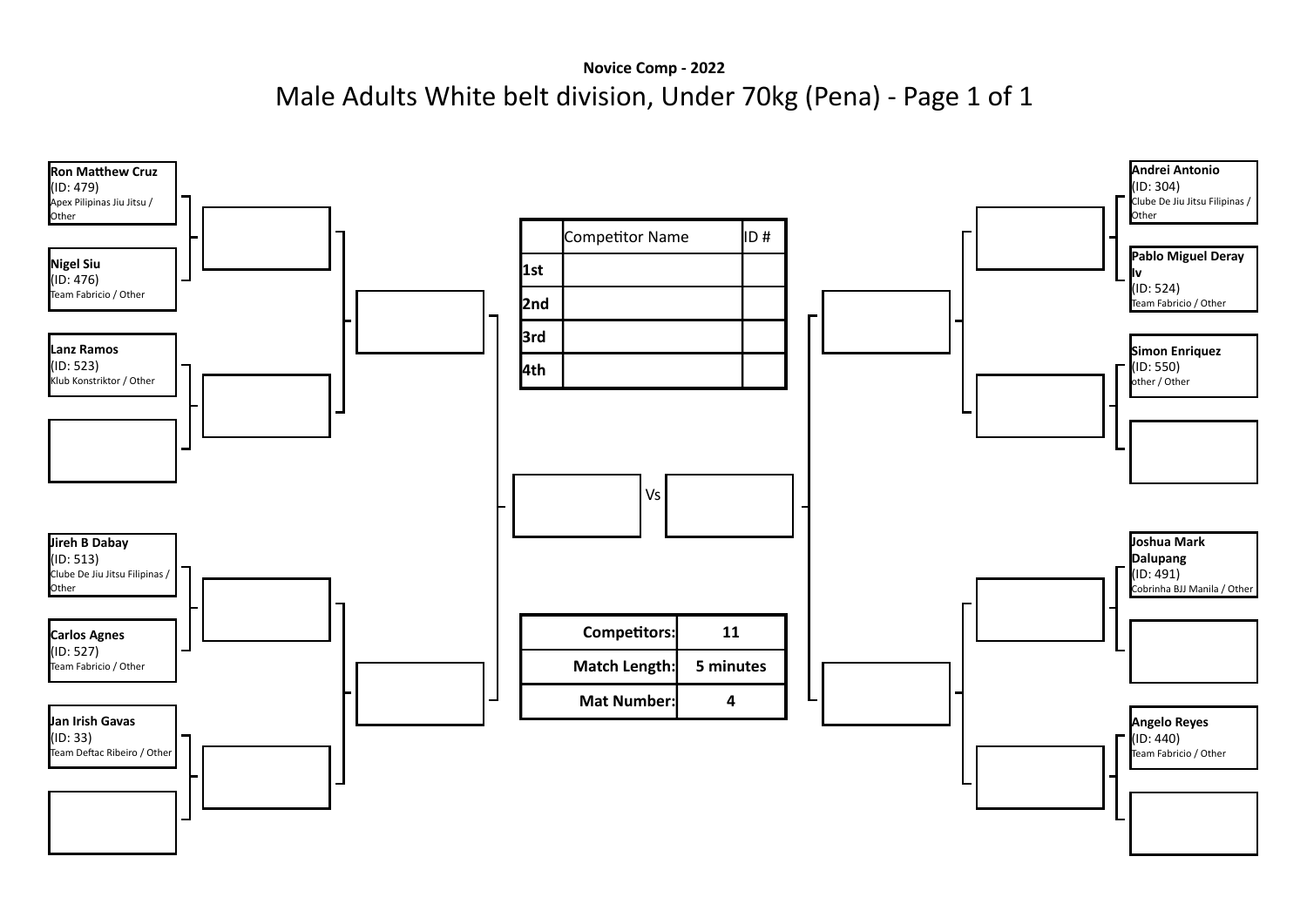**Novice Comp - 2022** Male Adults White belt division, Under 76kg (Leve) - Page 1 of 1

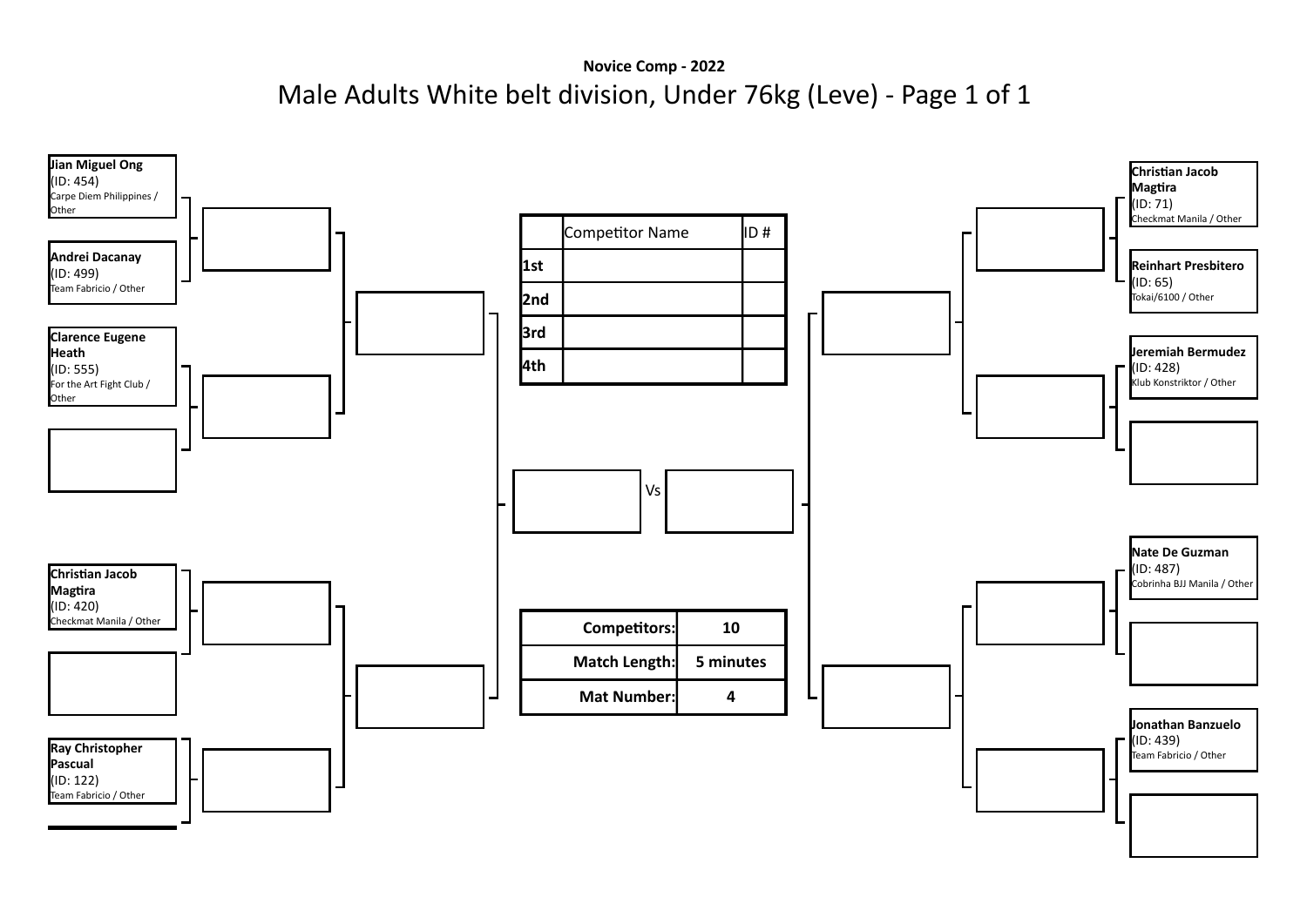**Novice Comp - 2022** Male Adults White belt division, Under 82.3kg (Medio) - Page 1 of 1

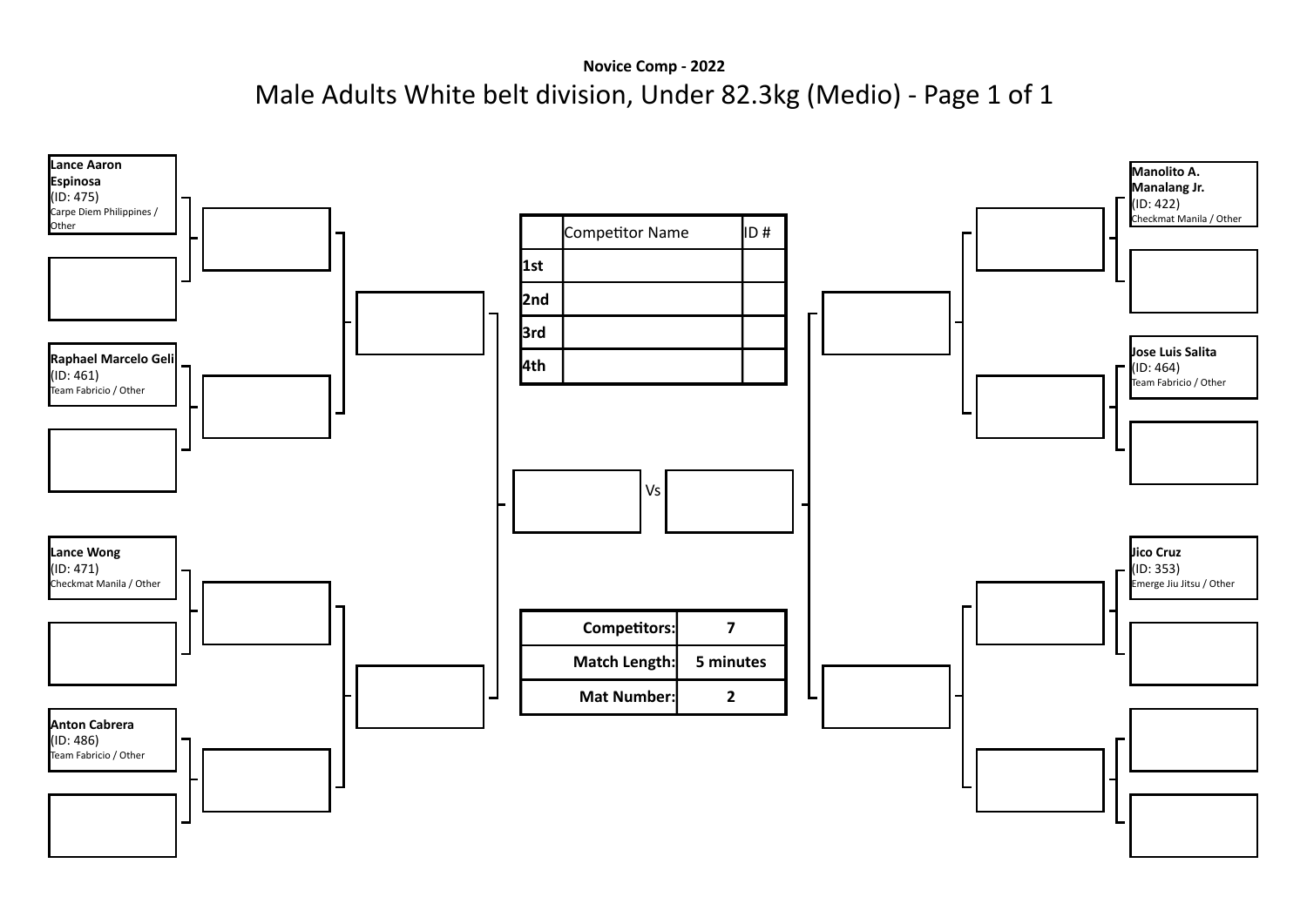**Novice Comp - 2022** Male Adults White belt division, Under 88.3kg (Meio Pesado) - Page 1 of 1

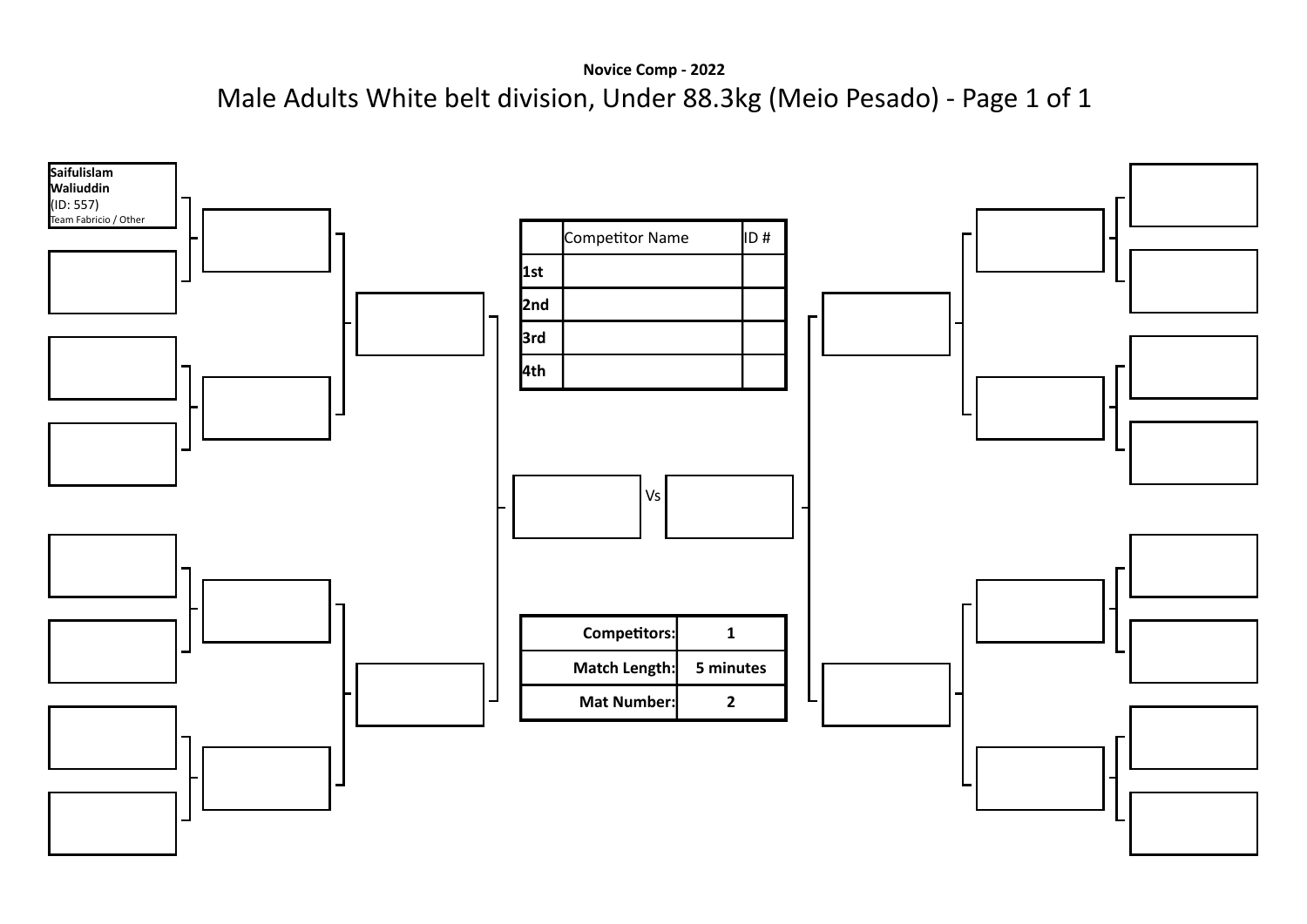**Novice Comp - 2022** Male Adults White belt division, Under 100.5kg (Super Pesado) - Page 1 of 1

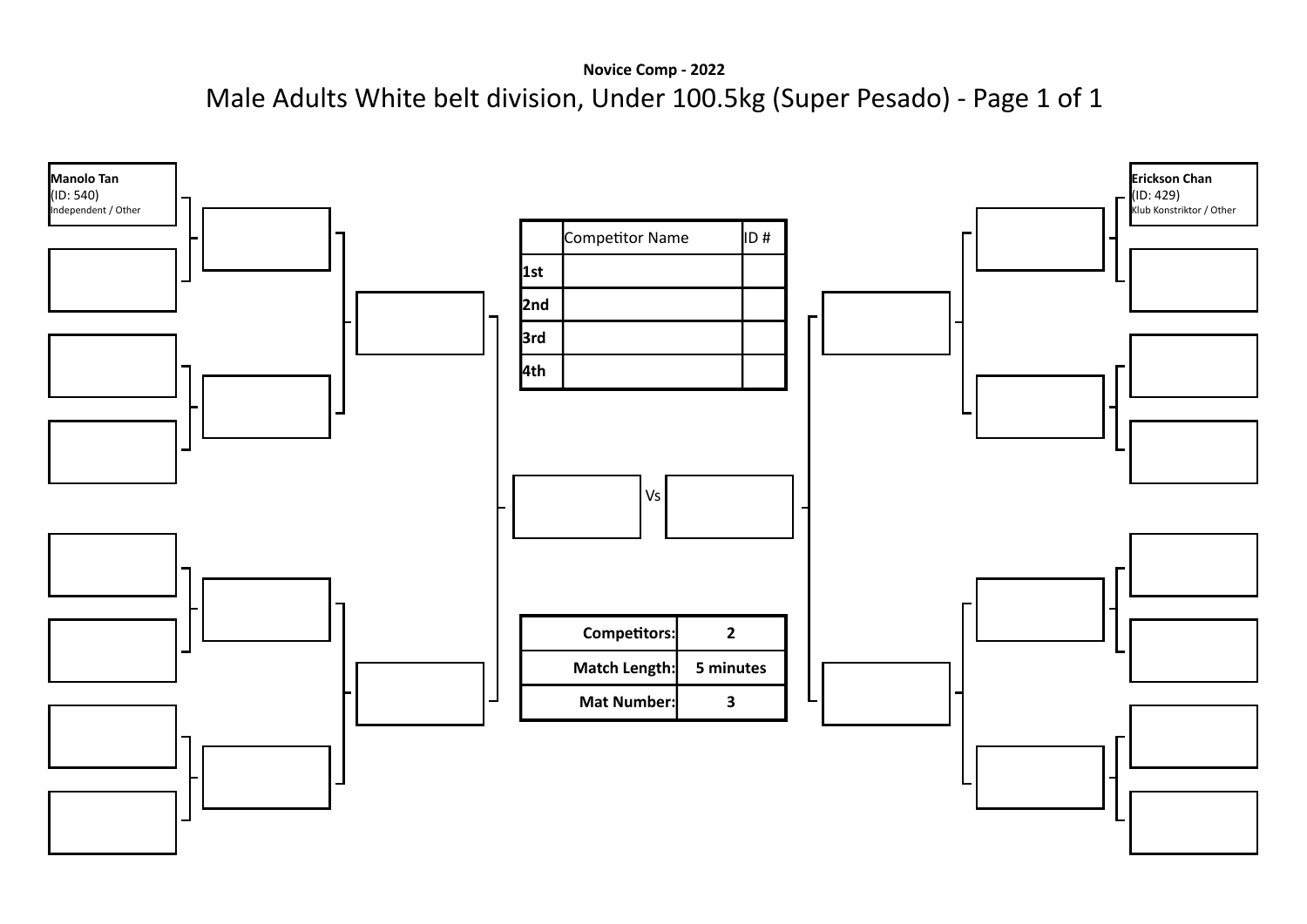**Novice Comp - 2022** Male Adults White belt division, Over 100.5kg (Pessadissimo) - Page 1 of 1

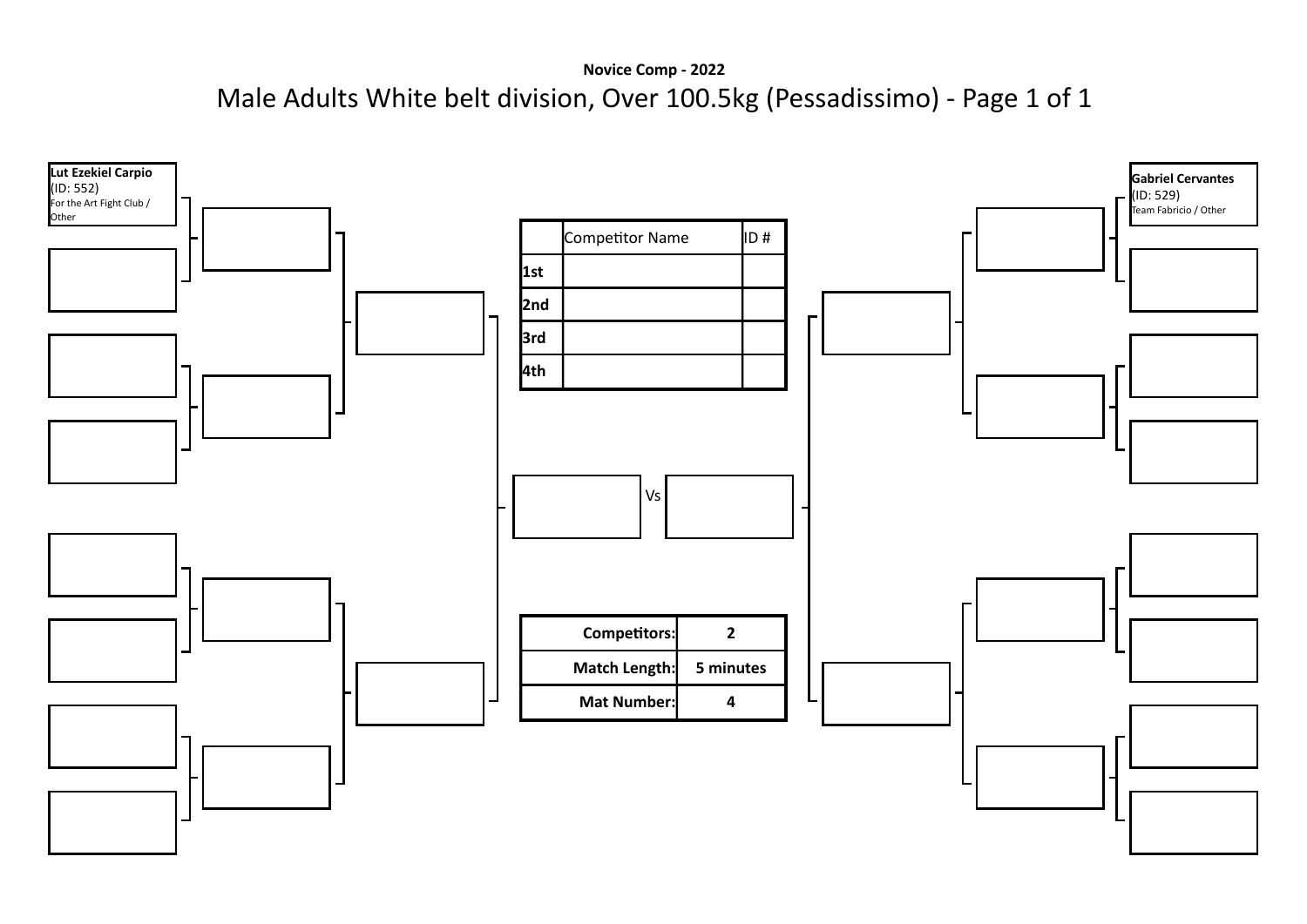## **Novice Comp - 2022** Male Adults 18-29 White belt division, Open (Open) - Page 1 of 2

Winner of Page 1 competes against winner of Page 2 in the final.

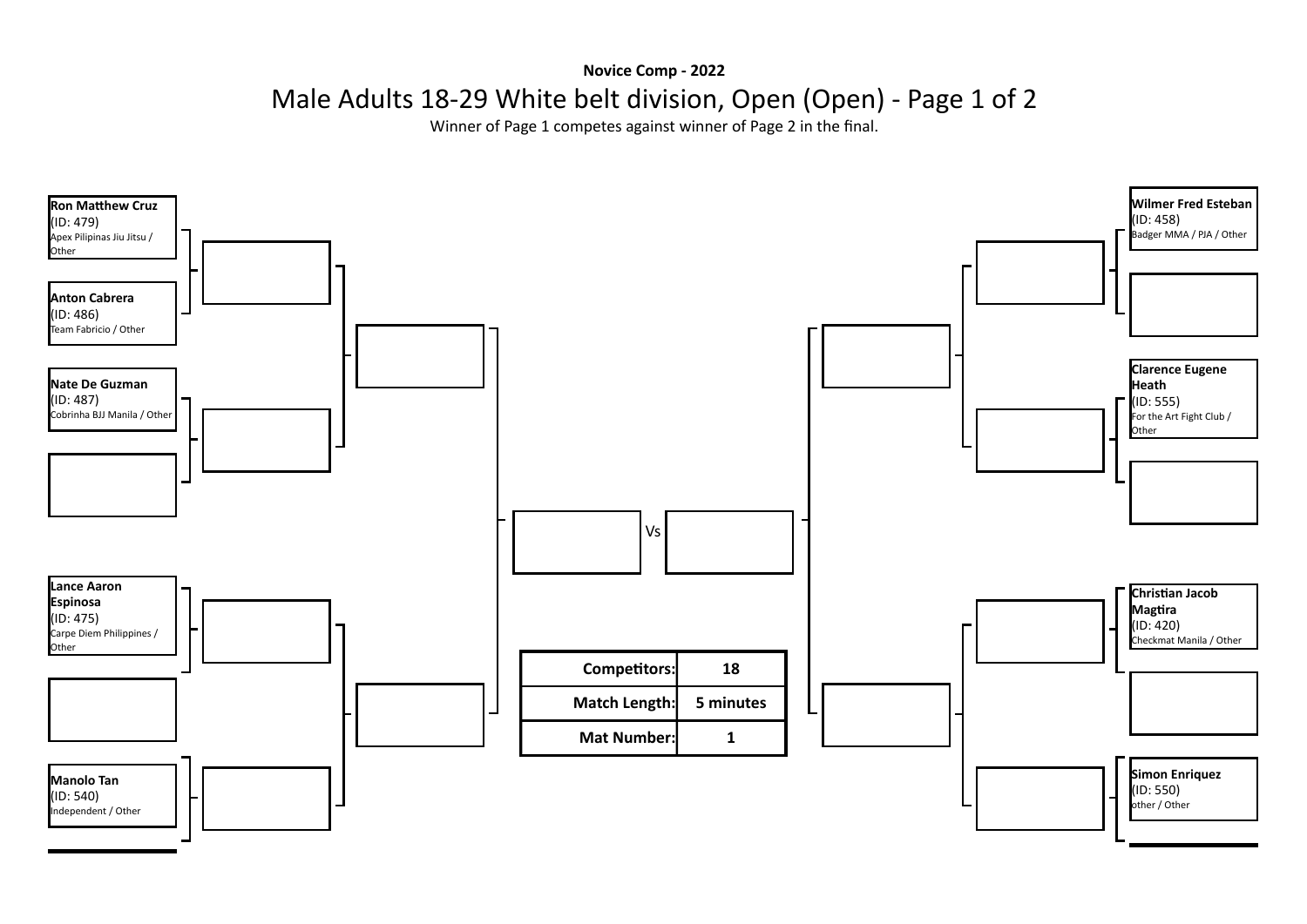**Novice Comp - 2022**

Male Adults 18-29 White belt division, Open (Open) - Page 2 of 2

Winner of Page 1 competes against winner of Page 2 in the final.

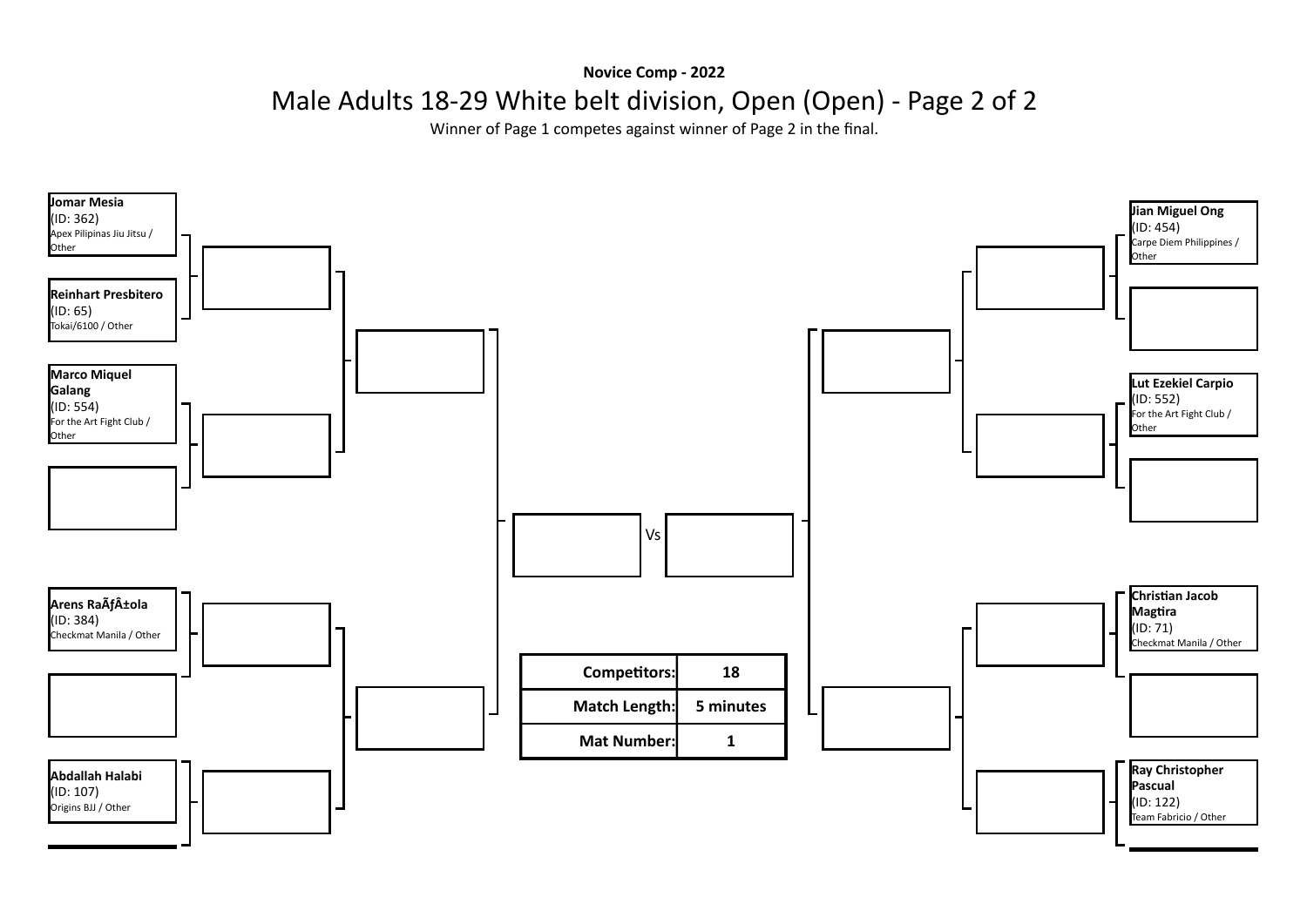**Novice Comp - 2022** Male Adults 18-29 White belt division, Open (Open) - Final